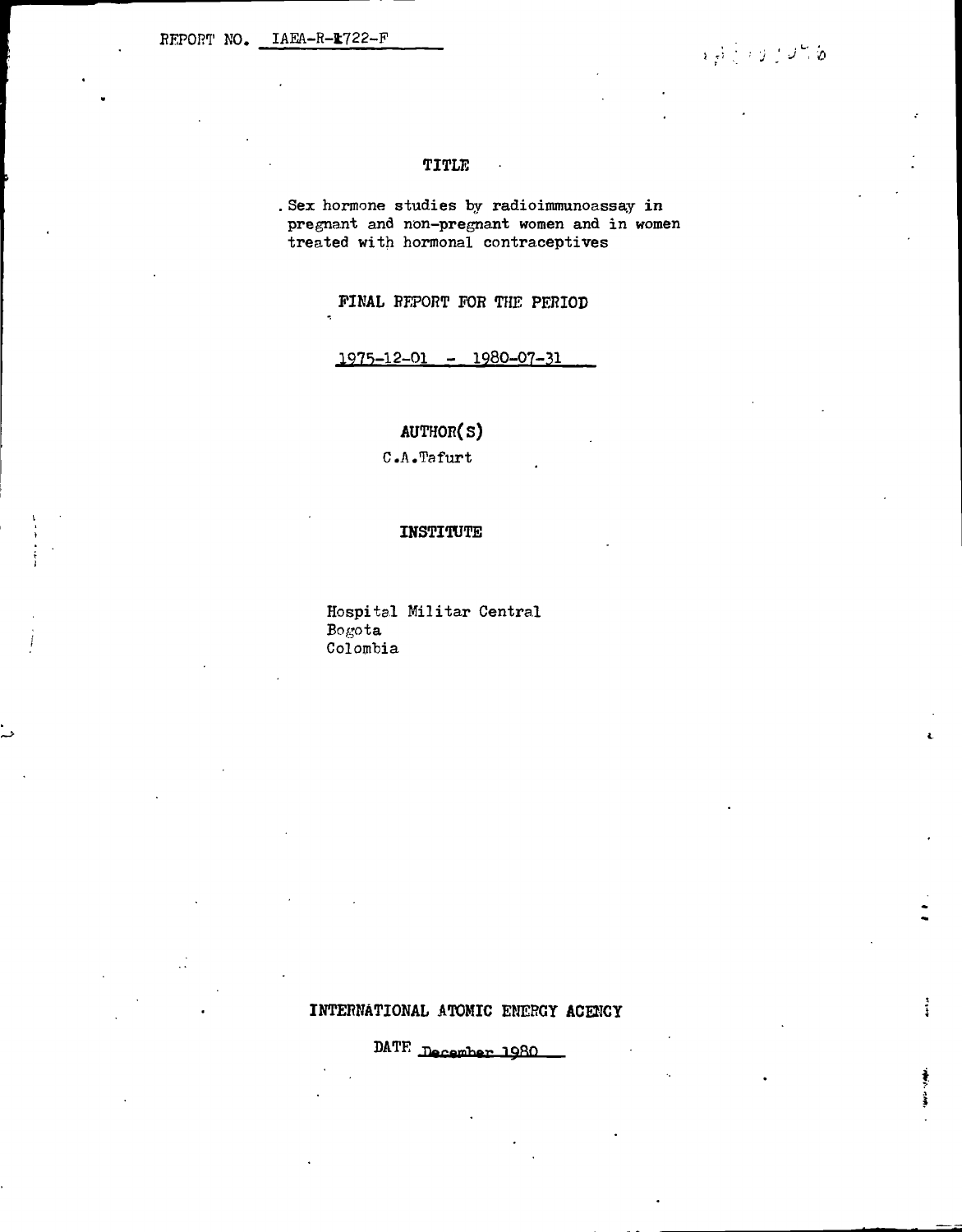Bogotá November 3.1980

ADDITIONAL REPORT RC COL 1722

The present work was done with the purpose of establishing our normal profiles for progesterone,17 OH Progesterone, **istriol and Human Chorionic Gonadotropin during the first** trimester of pregnancy.Being this the period during wich most of the spontaneous aborptions occur,it is very important for a laboratory to have the possibility to assess the performance of the corpus luteum and the feto-placental unit.

#### MATERIALS AND METHODS:

The subjects of the study were 10 apparently healthy pregnant patients who came to the Military Hospital obstetric clinic. 1,5 ml plasma samples were obtained on a weekly basis from weeks 6-12 for the determination of progesterone, 17  $\phi$ H Progesterone.Estriol and HCG.

The procedures by wich these hormones were measured,had been described in detail in our final report to the IAEA on January 1980.

Briefly the steroid standards were obtained from E Merck Darmdstadt and the HCG standard from the MRC London. The tritiated steroids were all obtained from the New England Nuclear and the IiGQ for labeling was the CB 119 preparation, supplied by the NIH.

The antiserum against Progesterone was obtained in our laboratory.The anti Estriol was a gift from Dr Lynn Loriaux (NIH Bebhesda ).The anti HCG was a gift from Dr R Ryan (Mayo Clinic) and the 17 OH Progesterone antiserum a gift from Dr Rivarola (Hospital for Children Buenos Aires).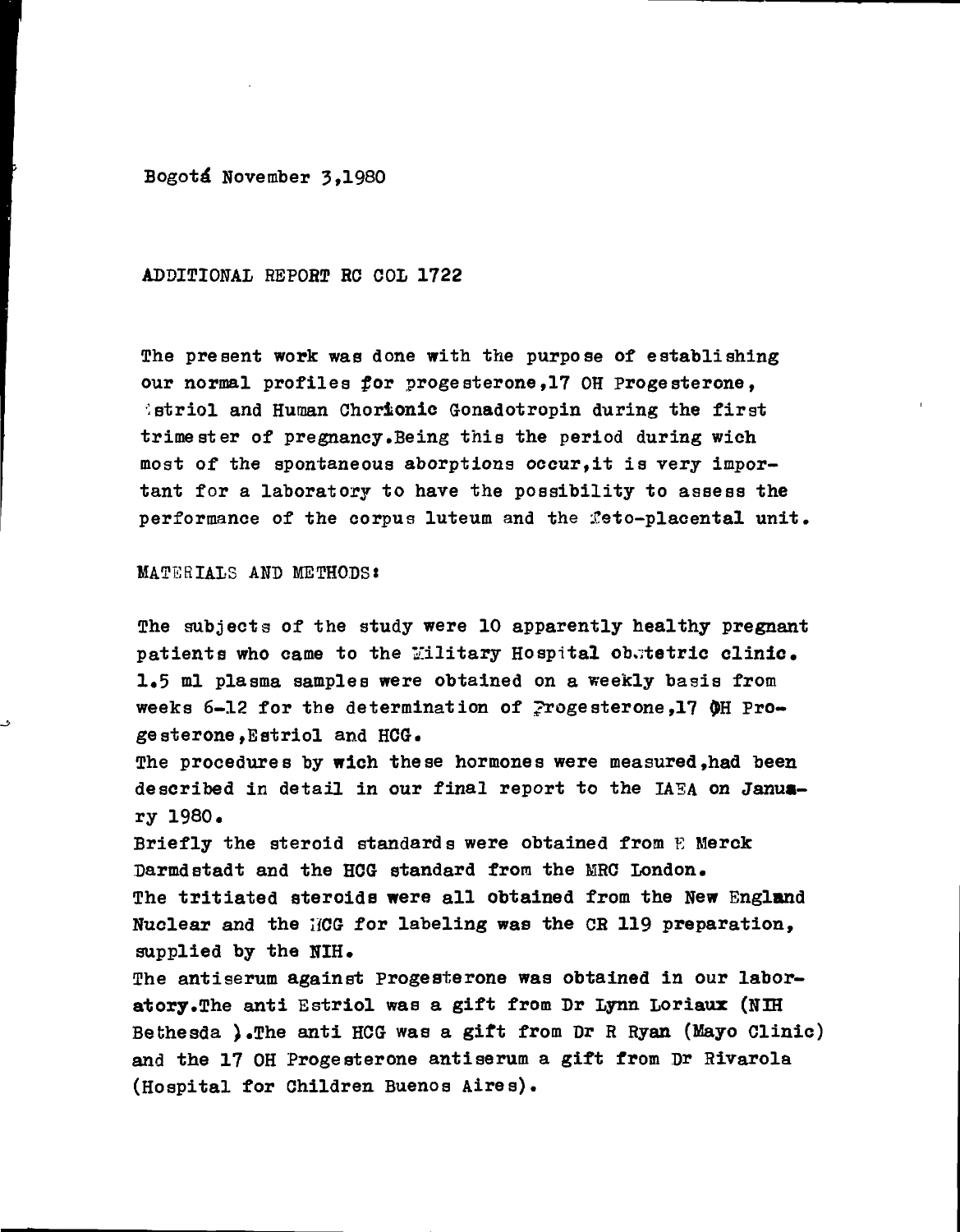The antiprogesterone and anti 17 OH progesterone antiserums have a 2.8% cross reaction between them. The second antibody (goat anti rabbit) was also obtained in our laboratory. The radioimmunoassays for progesterone,17 OH Progesterone and Estriol were done as described by Abraham (1) and Stafford and Watson (2).

The HCG lodination was performed by the Chloramine T method of Greenwood and Hunter (3) and its HIA by the method of Midgley et al (4).

#### RESULTS:

The individual as well as the mean values for Progesterone, 17 OH Progesterone,and Human Chorionic Gonadotropin are listed on tables 1,2 and 3 and plotted in figures 1,2 and 3 respectively.The bars in these figures represent the standard error of the mean.

The Estriol,as expected,was undetectable during this period of pregnancy and with the method that was in use in our laboratory by the time this work was done.

The values obtained for progesterone from weeks 6-12 are well above those of the luteal phase (1500 ng/dl for our laboratory) with a slight decrease by the 9<sup>th</sup> week,wich correlates well with what is reported in the literature,

The 17 OH Progesterone showed a relatively constant profile throughout the study and the mean values are quite similar to those found by us in normal women during the luteal phase. The HCG rose sharply as early as by the time of the first missed menstruation, reaching a peak at the  $9^{th}$  week and then declining to values around  $4000$  miu/ml.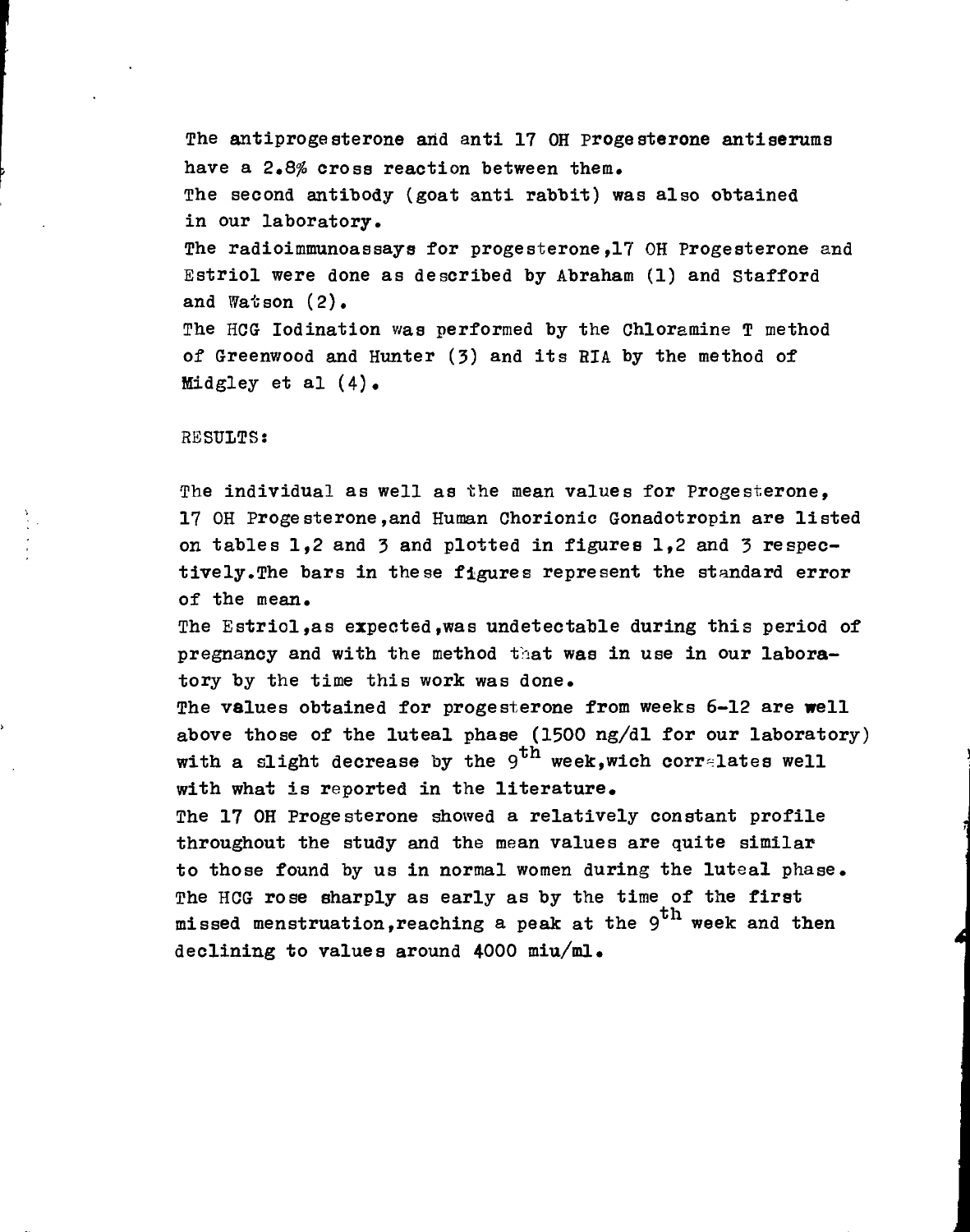| PATIENT #                | $\overline{of}$<br>Wе<br>Pregnancy<br>e k s |       |       |       |       |       |       |  |  |
|--------------------------|---------------------------------------------|-------|-------|-------|-------|-------|-------|--|--|
|                          | 6                                           |       | 8     | 9     | 10    | 11    | 12    |  |  |
| ı                        | 629                                         | 596   | 679   | 662   | 629   | 600   | 680   |  |  |
| $\overline{c}$           | 650                                         | 580   | 648   | 639   | 568   | 624   | 620   |  |  |
| $\mathbf{3}$             | 609                                         | 543   | 619   | 601   | 582   | 598   | 576   |  |  |
| 4                        | 621                                         | 569   | 584   | 534   | 550   | 559   | 548   |  |  |
| 5                        | 596                                         | 521   | 590   | 548   | 539   | 600   | 588   |  |  |
| 6                        | 711                                         | 640   | 642   | 630   | 594   | 636   | 612   |  |  |
| $\overline{\mathcal{L}}$ | 604                                         | 556   | 609   | 584   | 563   | 614   | 598   |  |  |
| 8                        | 593                                         | 531   | 556   | 540   | 554   | 601   | 596   |  |  |
| 9                        | 623                                         | 564   | 576   | 521   | 488   | 524   | 581   |  |  |
| 10                       | 561                                         | 520   | 545   | 550   | 491   | 489   | 503   |  |  |
| $\overline{\chi}$        | 626.70                                      | 562   | 604.8 | 580.9 | 555.8 | 584.5 | 590.2 |  |  |
| SEM                      | 14.96                                       | 11.75 | 13.50 | 15.73 | 13.77 | 14.7  | 14.61 |  |  |

17 OH PROGESTERONE NG/DL

 $\mathcal{L}$ 

Fig.  $2$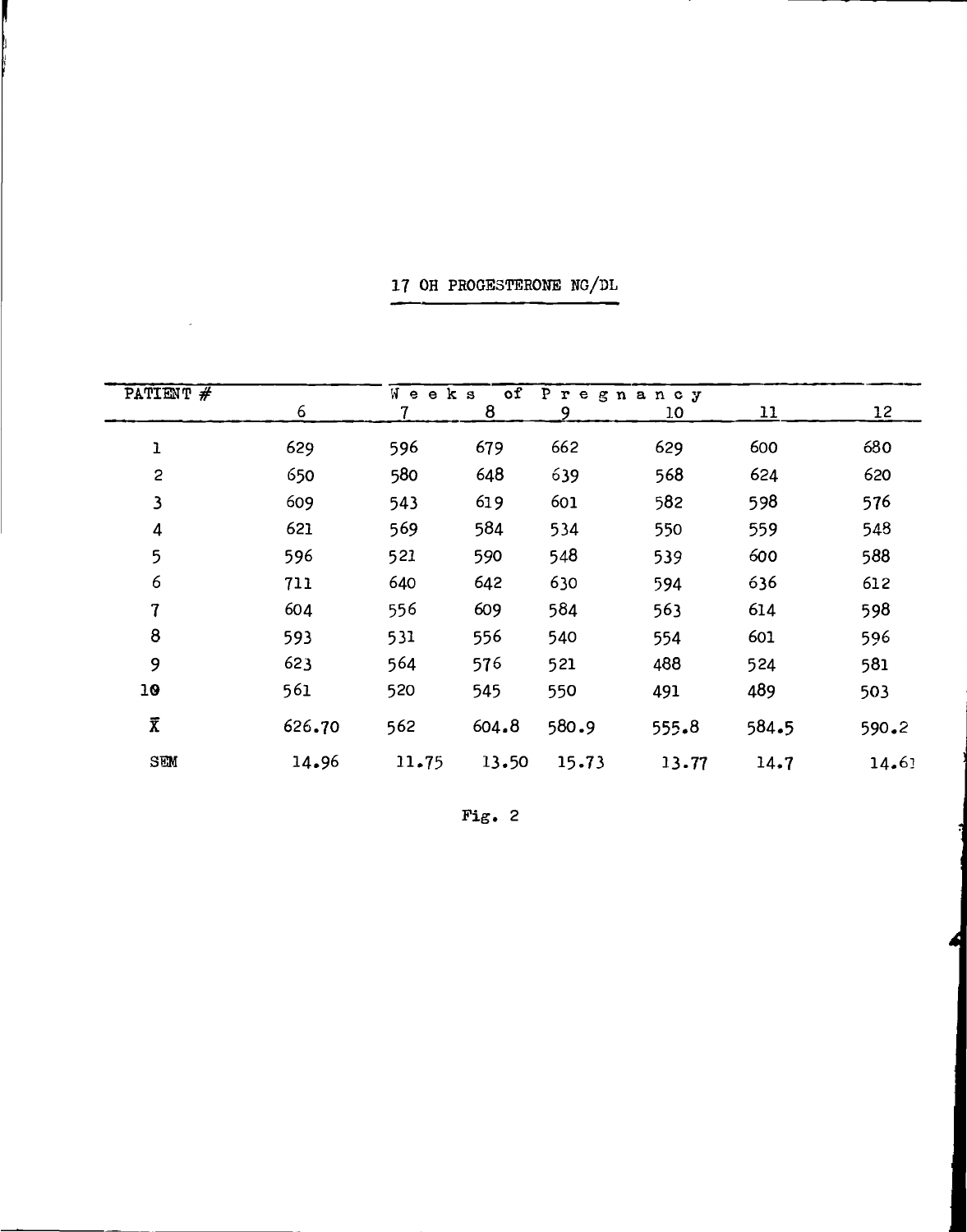## HUMAN CORIONIC GONADOTROPIN HCG -MIU/ML

د

|                         | $W$ ee<br>k <sub>s</sub><br>f<br>$\mathbf{P}$<br>$\mathbf{o}$<br>${\bf r}$<br>egnancy |        |        |        |        |        |        |  |  |  |
|-------------------------|---------------------------------------------------------------------------------------|--------|--------|--------|--------|--------|--------|--|--|--|
| PATIENT $#$             | 6                                                                                     |        | 8      | 9      | 10     | 11     | 12     |  |  |  |
|                         |                                                                                       |        |        |        |        |        |        |  |  |  |
| $\mathbf 1$             | 3400                                                                                  | 4309   | 4893   | 5704   | 5119   | 4306   | 4339   |  |  |  |
| $\overline{\mathbf{c}}$ | 3208                                                                                  | 4618   | 5012   | 5650   | 5412   | 4291   | 4184   |  |  |  |
| 3                       | 3125                                                                                  | 4225   | 4804   | 5521   | 5318   | 4408   | 4314   |  |  |  |
| 4                       | 3349                                                                                  | 4631   | 4721   | 5658   | 5209   | 4426   | 4518   |  |  |  |
| 5                       | 3450                                                                                  | 4618   | 5032   | 5413   | 5301   | 4504   | 4302   |  |  |  |
| 6                       | 3124                                                                                  | 4129   | 4944   | 5316   | 5000   | 4021   | 4048   |  |  |  |
| $\overline{7}$          | 3500                                                                                  | 4406   | 4601   | 5221   | 5149   | 4208   | 4124   |  |  |  |
| 8                       | 3043                                                                                  | 4079   | 4408   | 5284   | 5031   | 3946   | 3827   |  |  |  |
| 9                       | 2908                                                                                  | 4119   | 4318   | 5314   | 4908   | 4124   | 4200   |  |  |  |
| 10                      | 3421                                                                                  | 4512   | 4996   | 5603   | 5123   | 4203   | 3986   |  |  |  |
| $\overline{\textbf{X}}$ | 3252.8                                                                                | 4364.6 | 4772.9 | 5468.4 | 5157.0 | 4243.7 | 4184.2 |  |  |  |
| ${\tt SEM}$             | 62.99                                                                                 | 79.86  | 81.04  | 56.83  | 49.39  | 56.72  | 62,84  |  |  |  |

Fig.  $3 \qquad \qquad$ 

48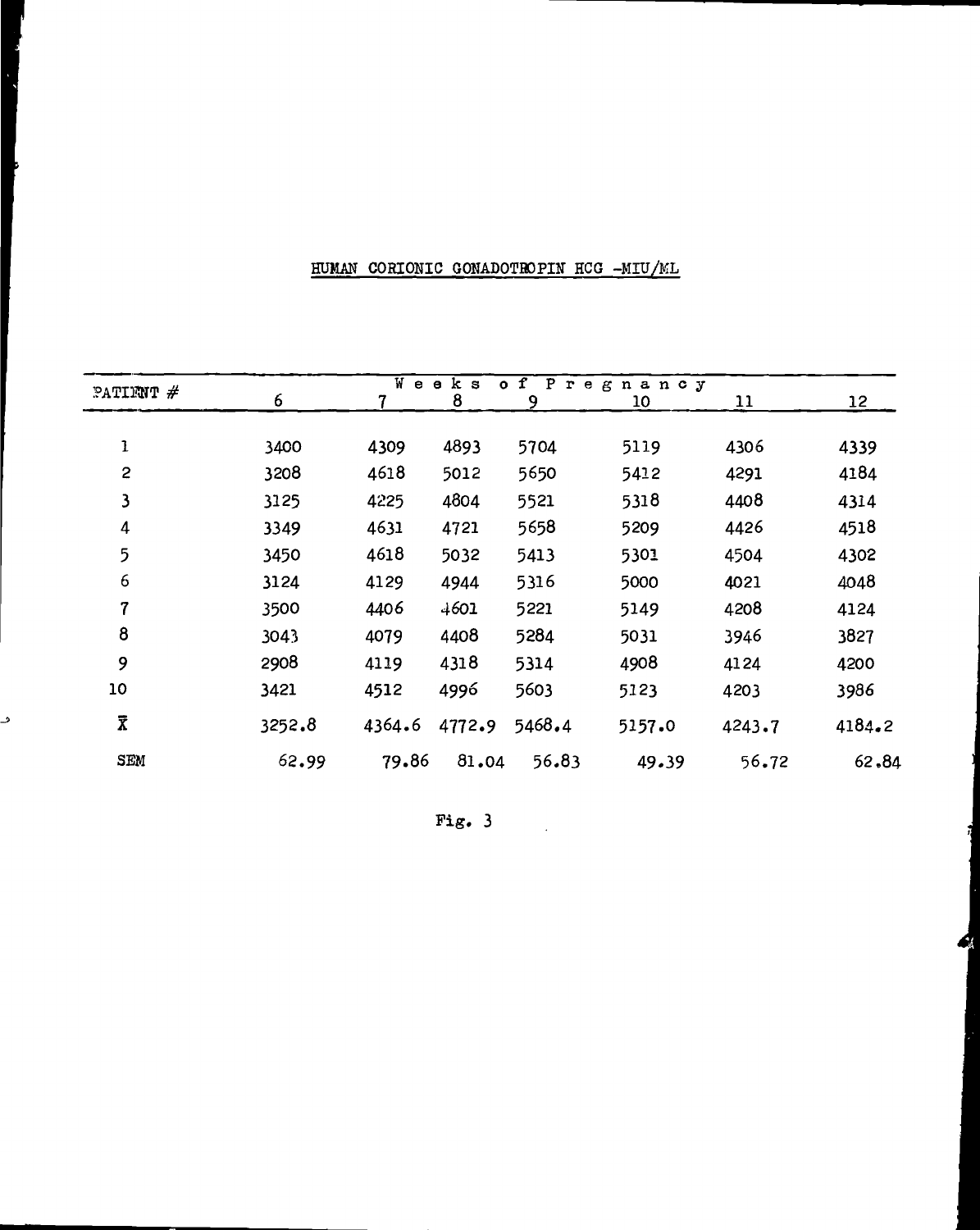#### HEFERENCE S

- 1.- Abraham G E. Swerd Loff R, Tulchinsky D Odell W D: Radioimmunoassay of plasma progesterone.J Clin Endocrinol Metab 32:619,1971.
- 2 .- JEH Stafford, D Watsons Total and unconjugated serum Estriol levels as a test of foeto-placental function. Proceedings of the IAEA symposium,Istanbul 10-14 September 1973.
- 3 .- Greenwood P C, Hunter WM , Glover JS <sup>J</sup> The preparation of 131 Iodine labeled HCG of high specific activity. Biochem J 89:114,1963.
- 4 .- Midgley AH JriHadiolmmunoassay a method for HCG and IH Endocrinology 79110,1966,